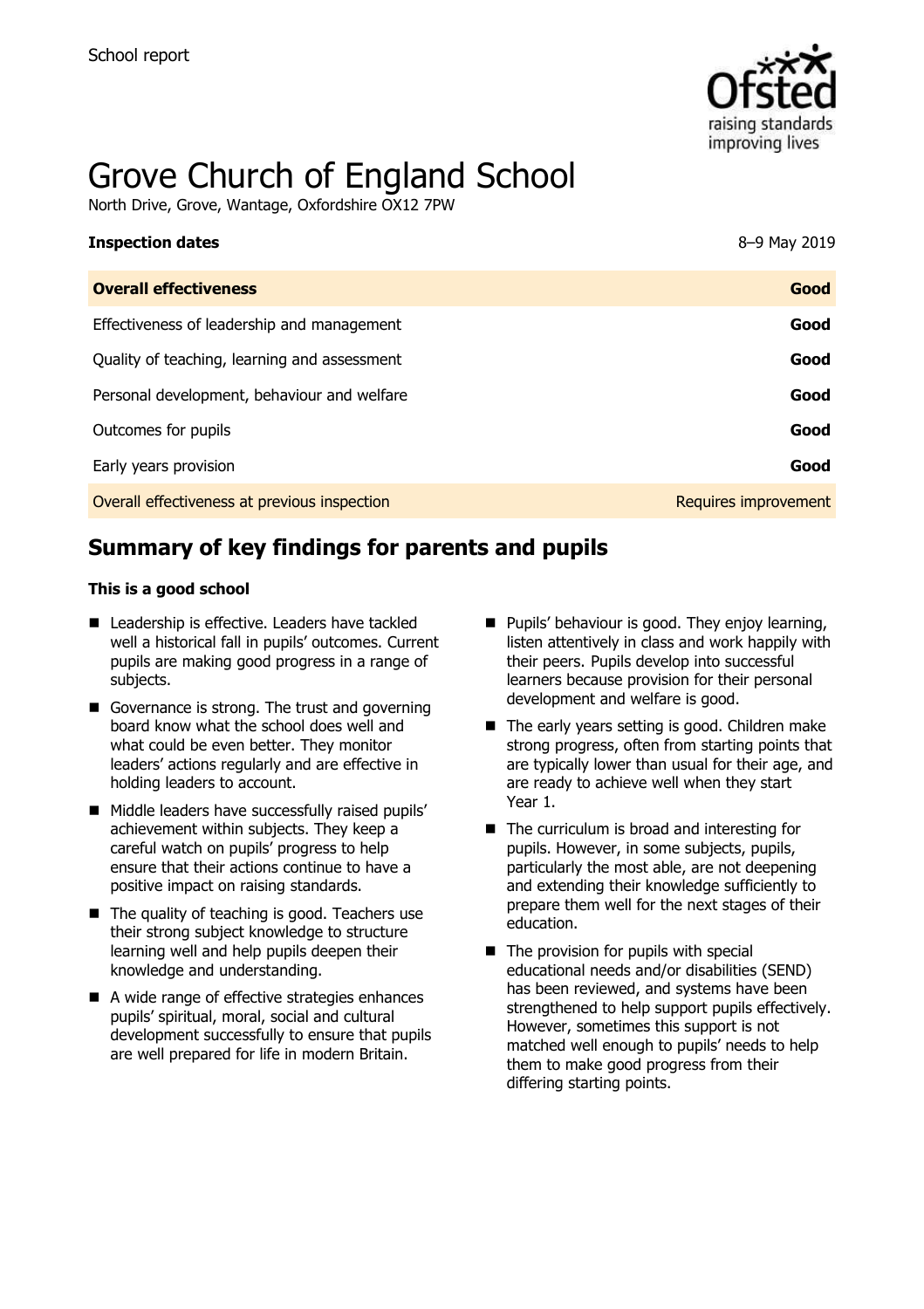

# **Full report**

### **What does the school need to do to improve further?**

- **Fully develop the wider curriculum to provide appropriate challenge for the most able** pupils and those with potential to achieve the highest standards.
- Ensure that the provision and support for pupils with SEND are sufficiently well matched to pupils' needs to help them to make good progress from their various starting points.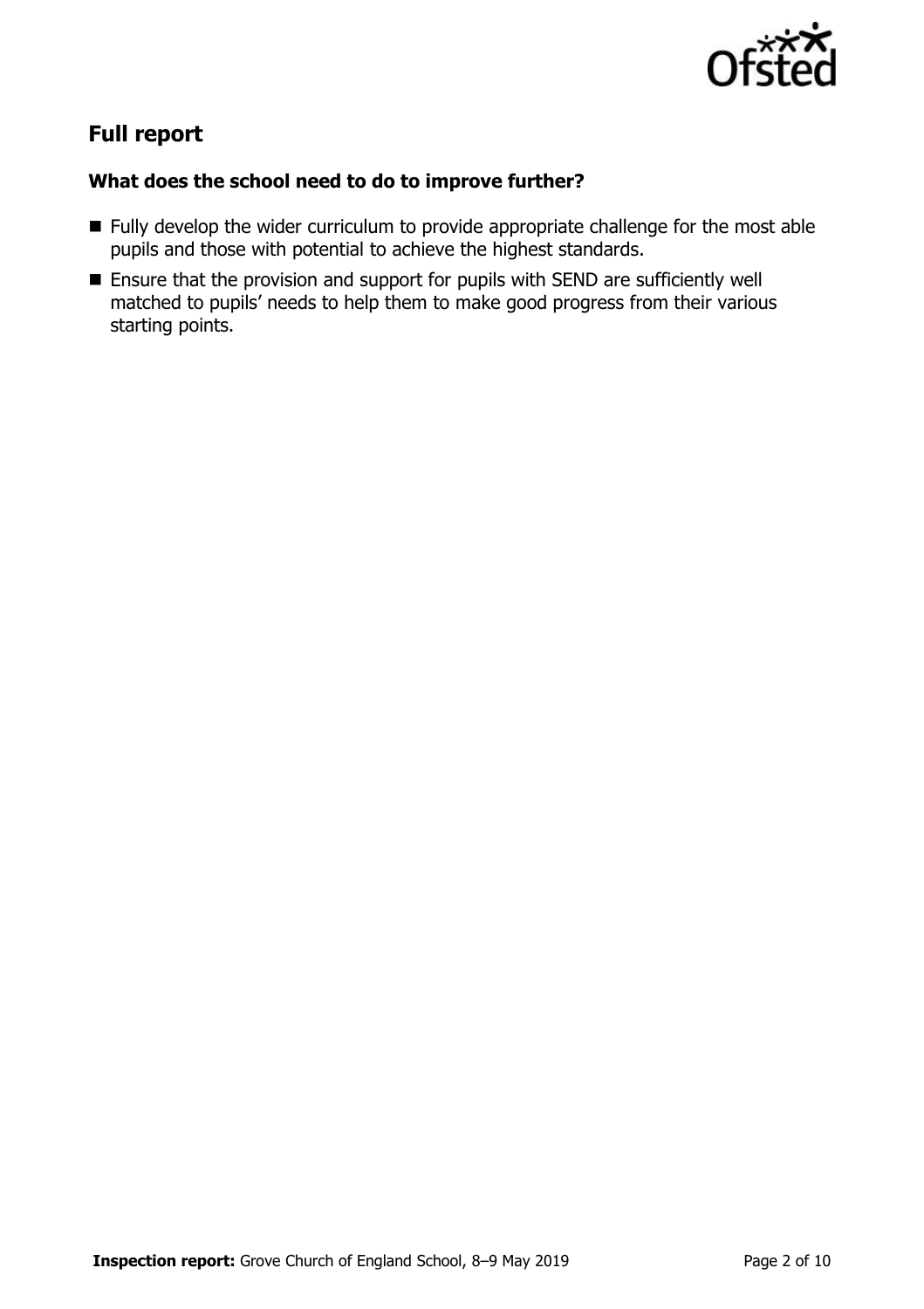

# **Inspection judgements**

#### **Effectiveness of leadership and management Good**

- The headteacher has an accurate understanding of the strengths and weaknesses of the school. She is determined to ensure that Grove Primary provides well for its pupils and equips them for future success. Leaders pursue this ambition with dedication and focus. School evaluation and development plans are rigorous and regularly reviewed to ensure that they are effective in driving necessary school improvement.
- Leaders have ensured that staff have the appropriate training to continue to develop their skills. They review performance carefully and provide feedback so that everyone knows what is expected of them. This has resulted in a consistency of approach to teaching which supports pupils well and has raised achievement. Staff are supportive of leaders. Morale is high.
- Most parents who responded to the Ofsted survey, Parent View, were positive about the school. Parents have a high degree of trust in the leadership of the school to keep pupils safe and provide a good quality of education. One comment, typical of those received, was, 'We feel a strong level of trust in the school staff and trust them with my child's education', and another was, 'This school is doing exceptionally well for all the kids'.
- The leaders of English and mathematics have successfully raised achievement in their subjects across the school. They have strong subject knowledge and have supported colleagues well in developing their plans, teaching and assessment in these two areas.
- Leaders have ensured that a focus on promoting pupils' spiritual, moral, social and cultural development enriches school provision and prepares pupils well for life in modern Britain. In addition, pupils' understanding and tolerance are successfully developed through the regular assemblies and curriculum work. As a result, pupils are well informed and reflective about belief systems, society and themselves, both as learners and citizens.
- Leaders have made good use of reviews, such as that of their use of the additional funding provided through the pupil premium grant, to ensure that funds are spent appropriately. For instance, they have increased the work of the family link worker to support school attendance. As a result of this, a range of outcomes for disadvantaged pupils are improving. Additional sports funding is used well by leaders to inspire pupils to participate in physical activities.
- The curriculum is broad and balanced. Capable curriculum leaders use their skills and knowledge to plan learning that engages pupils and sparks their interest. Opportunities are provided to develop pupils' English skills further and, where appropriate, their mathematics skills, in a meaningful way. Nevertheless, in some subjects, such as geography and science, the most able pupils and those with potential do not have enough opportunities to extend and apply their knowledge and understanding.
- The special educational needs coordinator (SENCo) has revised a range of systems since taking on the role. She knows that there is more work to be done to ensure that the process of planning, implementation and review for pupils with SEND is more sharply aligned to pupils' needs.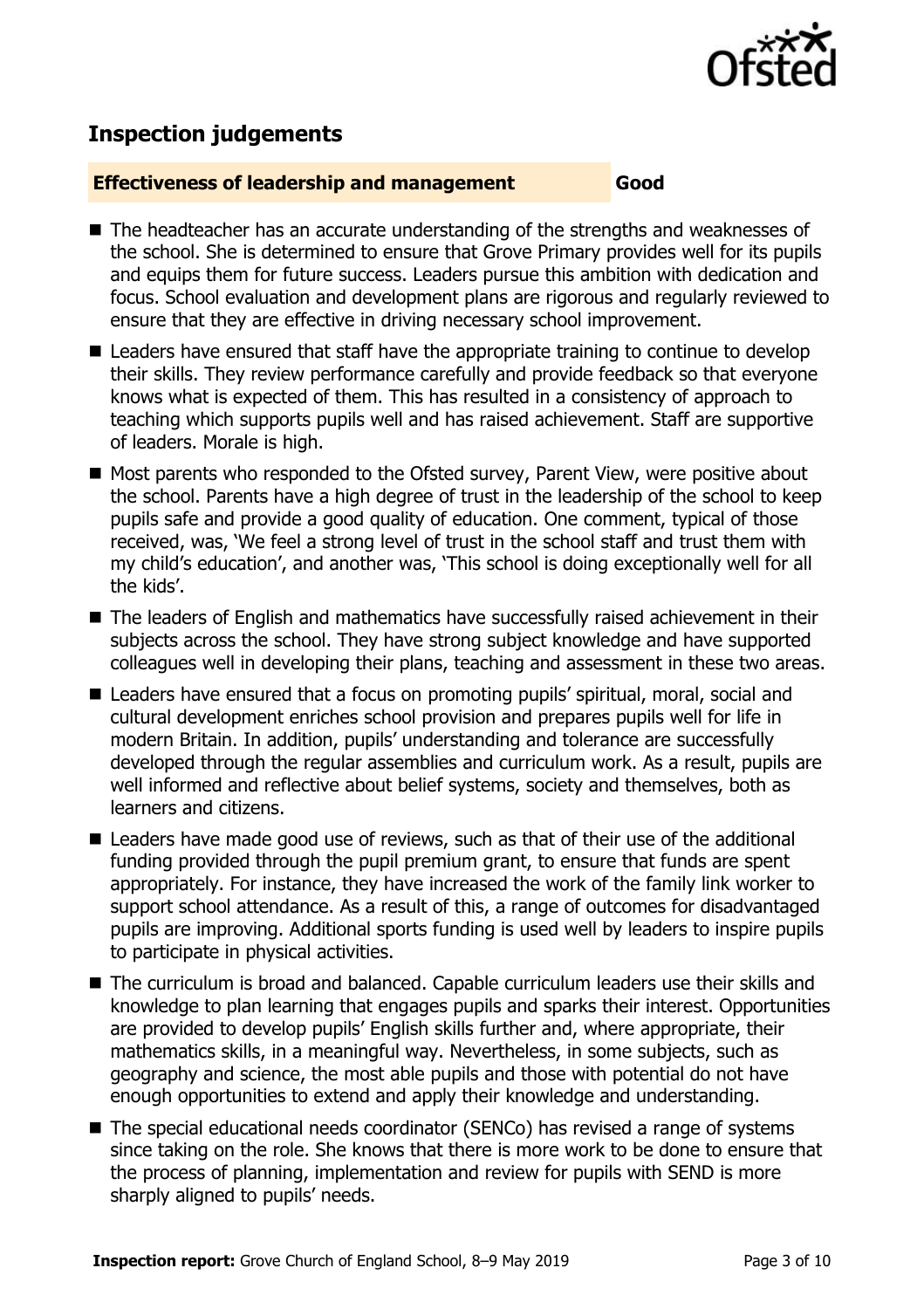

#### **Governance of the school**

- Governance is effective. Governors have used information from review, training and their own audits successfully to strengthen their skillset. As a result, they use a range of information sources effectively to hold leaders to account, including for the achievement of disadvantaged and vulnerable pupils.
- Governors know the school well. They visit regularly to see things for themselves and to talk to pupils and staff. They take appropriate actions to help ensure that pupils are kept safe, including monitoring bullying and behaviour logs and attendance information.
- The trust has ensured that the reviews recommended following the previous inspection have taken place. These have been used to support school improvement effectively. The trust has worked closely with leaders to provide appropriate support to develop leadership and teaching. They are now wisely ensuring that the improvements this support secured are embedded and sustainable through, for instance, accreditation training for middle leaders.

### **Safeguarding**

- The arrangements for safeguarding are effective.
- Leaders have created a strong safeguarding culture that permeates throughout the school. When recruiting new staff, all appropriate background checks are made. This information is logged accurately on the school's single central record. The school's safeguarding practices meet statutory government guidelines.
- Staff are suitably knowledgeable in protecting pupils from harm. They receive regular training on how to identify children at risk and what actions to take to keep them safe. Appropriate actions and information-sharing protocols are understood by all. When necessary leaders work effectively with a range of outside agencies in order to help keep pupils safe. Record-keeping, including for pupils who leave the school, is meticulous. In this way leaders help to ensure that children do not go missing from education.
- **Parents and staff feel that pupils are safe at school. Almost all parents completing the** Ofsted survey, Parent View, were confident that their children are safe. Regular health and safety checks and fire drills help ensure pupils' physical safety.
- In school surveys and during the inspection pupils confidently articulated that they feel safe. They know the actions to take to keep themselves safe, including when playing and learning online.

#### **Quality of teaching, learning and assessment Good**

■ The quality of teaching, learning and assessment is good. Current pupils, including disadvantaged pupils, learn well across a range of subjects, including reading, writing and mathematics.

■ Teachers have good subject knowledge. They use this well to structure learning carefully so that it supports pupils well in making connections to previous learning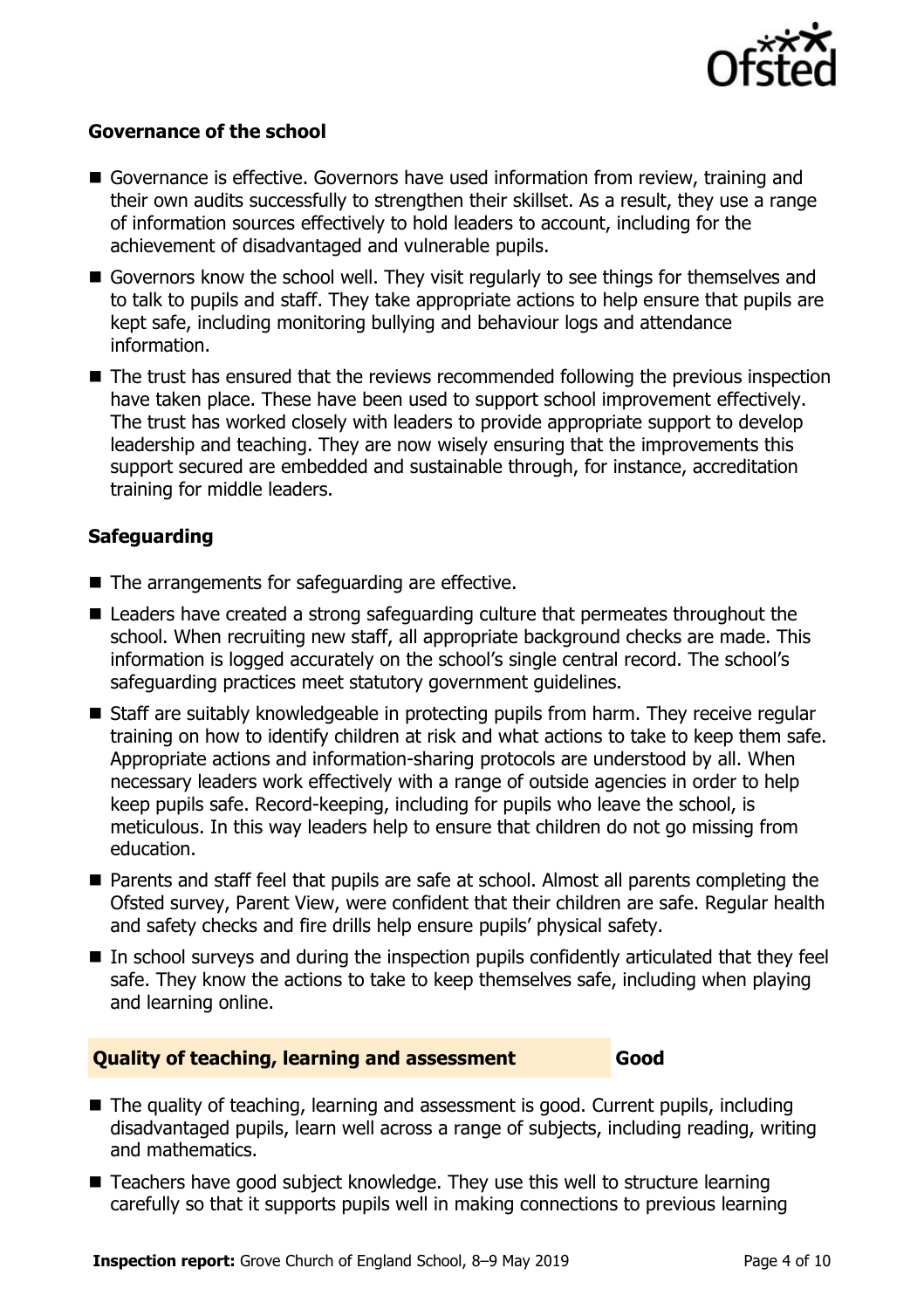

across the curriculum. They help pupils to apply learning to their own lives, so that their learning has meaning for them. For instance, in a Year 1 history lesson pupils learning about the introduction of potatoes and tomatoes to Britain speculated on how their diets would be different without mashed potato and tomato soup!

- The teaching of mathematics provides pupils with effective challenge. Teachers use questions well to assess pupils' understanding and successfully match the level of challenge to this during lessons. For example, in a Year 6 lesson, while converting fractions to decimals and percentages, pupils grappled with increasingly complex questions which were introduced as their understanding, confidence and competence steadily developed.
- Teachers have high expectations of pupils' written work, including handwriting. Teachers encourage pupils to make ambitious vocabulary choices in their writing and to apply their grammatical knowledge. As a result, pupils write evocative poetry and descriptive stories.
- The teaching of reading is consistent and builds pupils' skills sequentially. Pupils' emerging reading skills are nurtured well so that pupils successfully develop reading fluency and understanding.
- The most able pupils are making increasingly good progress in reading, writing and mathematics. This is because teaching is sharply focused on their greater levels of understanding. However, this level of challenge is not yet consistently evident across other areas of the curriculum, for instance in science and geography. As a result, the most able pupils and those with potential to achieve the highest standards do not make such good progress across the wider curriculum.
- The quality of teaching and support for pupils with SEND is variable. Some pupils with SEND are engaged with lessons and are developing their skills well because adults have an accurate understanding of their needs. When this is the case adults skilfully balance an expectation for independent work with well-timed prompts and supports. However, on occasion, work is not well matched to pupils' needs, and expectations of participation are too low. When this happens, pupils do not make consistently good progress from their starting points.

#### **Personal development, behaviour and welfare Good**

#### **Personal development and welfare**

- The school's work to promote pupils' personal development and welfare is good.
- The school is a calm and purposeful environment of which pupils are proud. Pupils enjoy nurturing, good-humoured and respectful relationships with adults and their peers. They try hard to embody the school's values of, love, respect and resilience, in all they say and do.
- Vulnerable pupils receive additional high-quality care that supports their emotional well-being and boosts their confidence and self-esteem. Staff know these pupils and their families well, and plan careful, coordinated support that ensures that they have the support they need to thrive.
- **Pupils state confidently that they feel safe at school. They receive a well-planned**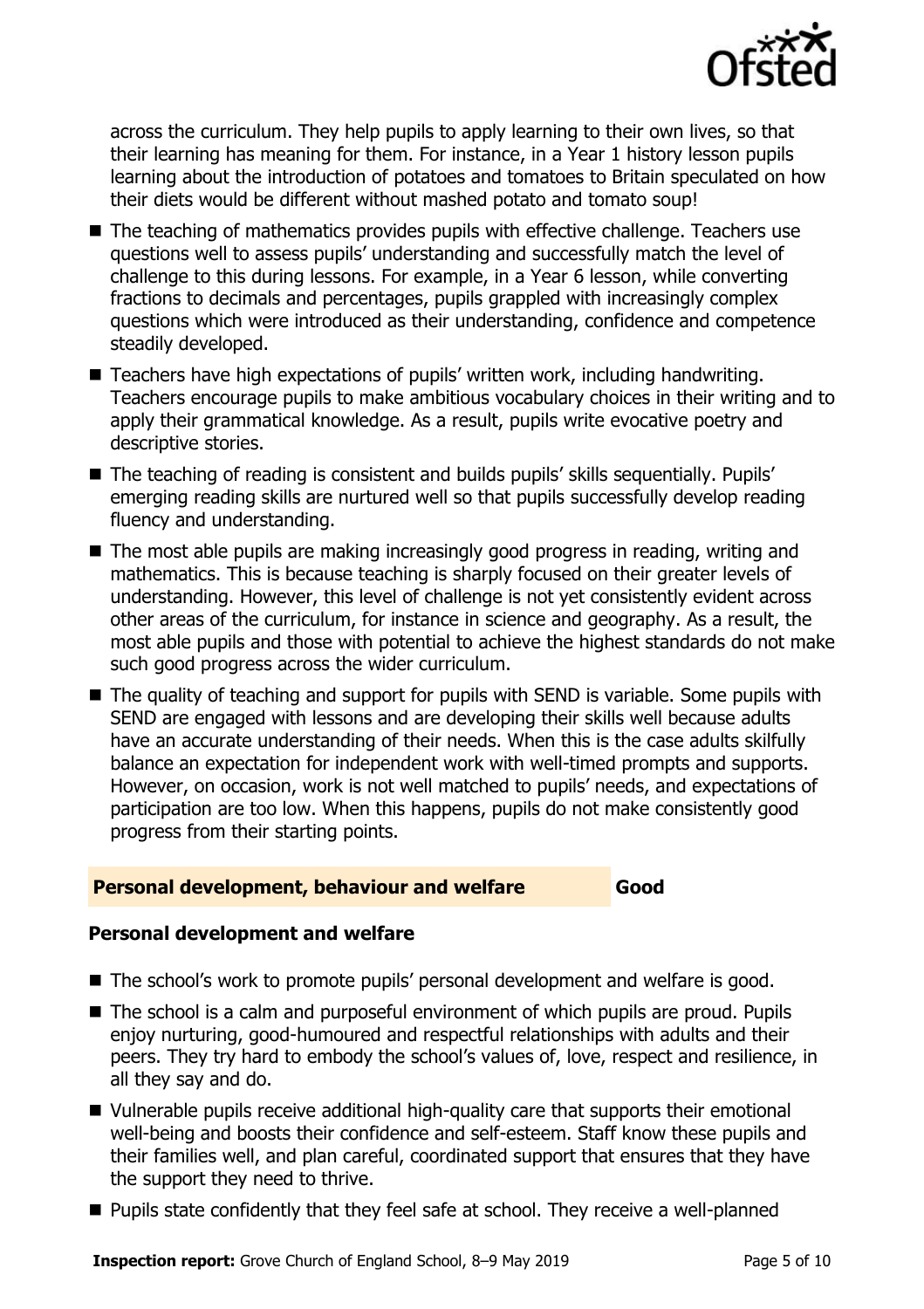

programme of personal development learning that, for example, deepens their understanding of bullying and how to keep safe, including when online. Pupils trust staff to keep them safe. They are confident that on the rare occasions that friendships fall out and develop into something more serious, staff resolve things and incidents are not repeated.

#### **Behaviour**

- The behaviour of pupils is good.
- Pupils generally behave well. Clearly understood systems that support pupils in developing appropriate behaviour are fairly and consistently applied by staff. As a result, pupils know what is expected of them, and also the consequences of poor behaviour. Incidents of low-level disruption are rare and swiftly dealt with so that learning is not disrupted.
- **Pupils enjoy learning. They listen attentively to their teachers and to their peers. Pupils** enjoy sharing their responses and ideas together in lessons. Their contributions are valued and built upon well by teachers. Consequently, lessons are interesting for pupils and they participate keenly.
- **Pupils attend well. Leaders ensure that families know the importance of not missing too** much school. For example, the home-school link worker diligently supports and challenges pupils and parents to ensure that pupils attend punctually and regularly. Effective strategies are in place that encourage pupils not to miss school. As a result of leaders' actions, rates of attendance have improved.

#### **Outcomes for pupils Good**

- Leaders' successful actions have led to a significant rise in pupils' outcomes. Across the school, current pupils are achieving well in a range of subjects, including reading, writing and mathematics.
- **Pupils achieve well in phonics. From Reception Year upwards, pupils confidently** develop and apply their phonic learning. For instance, a group of pupils learning about the trigraph (a single sound made up of three letters) 'air' enthusiastically explored a range of words containing the sound. On generating the word 'pair' they successfully explained the meaning of the word when spelled this way and the different meaning of 'pear'.
- **Pupils' progress in reading is now in line with that in writing and mathematics across** the school. Pupils are keen to read, and enjoy a wide range of genres and different authors. Pupils apply the skills that they learn, including in phonics, well to their reading.
- Work in pupils' books demonstrates that pupils work hard and show determination to complete tasks carefully and accurately. Pupils' progress in mathematics is supported well by their secure computational skills and the increasing opportunities provided for them to use these to solve problems and apply mathematical reasoning.
- The focus on developing handwriting has successfully increased pupils' pride in their writing. Pupils are careful in forming their joined-up letters consistently. They write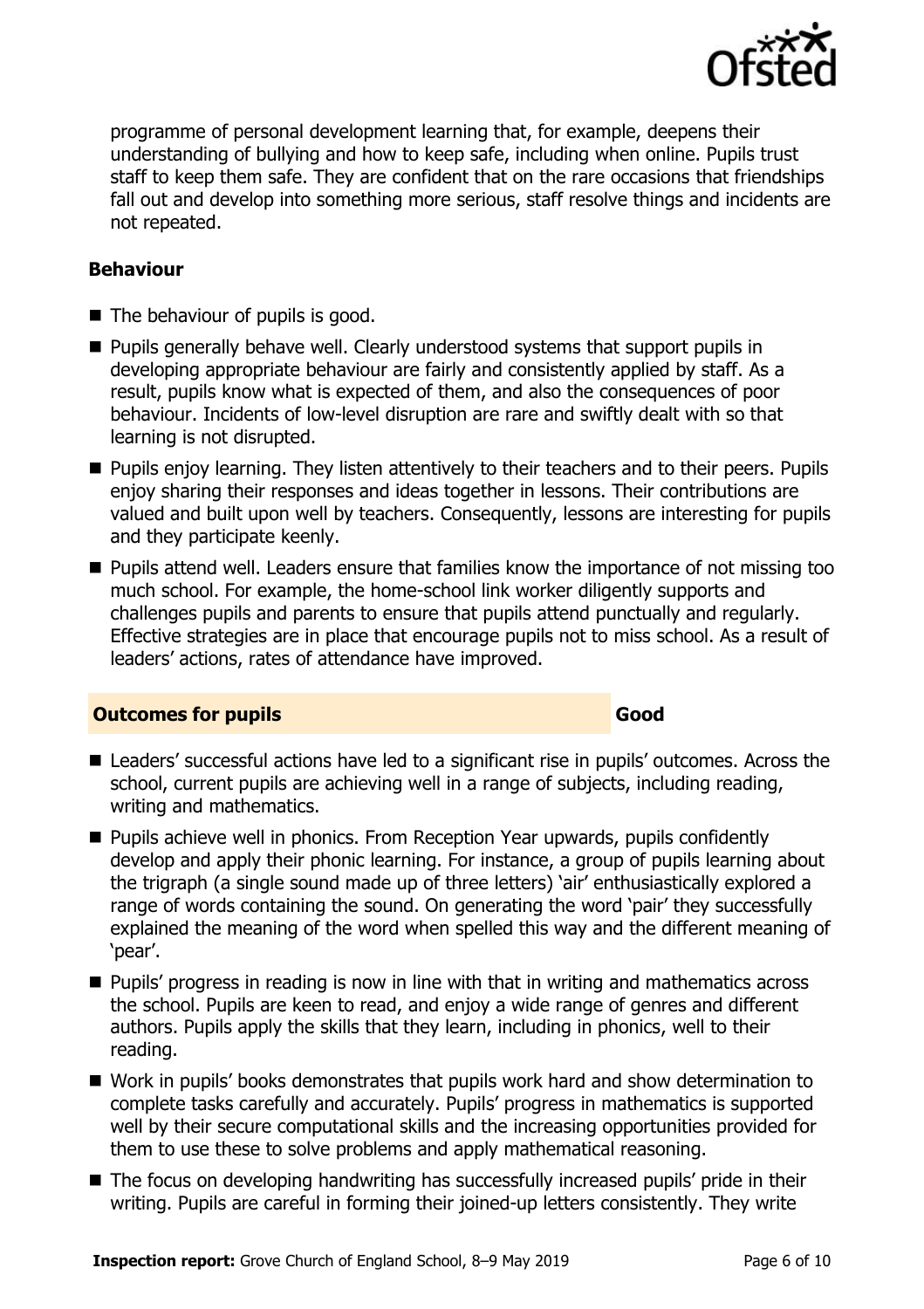

accurately for a range of purposes across the curriculum.

- Most pupils are making good progress across the wider curriculum. Pupils achieve well because learning is made interesting for them and builds their skills well. Nevertheless, the most able pupils are not making such good progress as they do in reading, writing and mathematics. This is because the wider curriculum work does not provide them with the same levels of challenge in all subjects.
- **Pupils with SEND do not consistently make good progress from their starting points.** The support provided for them is not always matched well enough to their needs to support their progress effectively.

#### **Early years provision Good**

- Children make good progress in the early years. Some children join the setting with starting points that are typically low for their age. However, effective teaching ensures that most catch up quickly. The majority of children, including those who are disadvantaged, reach a good level of development.
- Leaders have developed provision carefully so that children benefit, both from working alongside Year 1 pupils in the morning, and from less structured provision in the afternoons. In this way children are provided with interesting opportunities to learn across the early years curriculum.
- The early years leader provides effective leadership. Under her careful direction, staff make accurate assessments of children's abilities. This information is used well by staff to devise learning activities that develop children's emerging skills. As a result, children, including those who need to catch up from lower starting points, make good progress.
- Staff manage children's learning well and help them develop the necessary skills to be ready for the next stage of their education. Staff skilfully ask questions which help children to develop their language and extend their thinking well. Adults build warm relationships with children, which help them to feel safe and to thrive, both in their learning and at play.
- Children with SEND are supported well in early years. Staff use advice from other agencies, for instance speech and language therapists, to help them provide children with a well-matched level of support. As a result, children with SEND make good progress from their starting points.
- Staff ensure that systems to keep children safe in the early years are rigorous. For example, risk assessments are carried out carefully and accurately to ensure that the setting is a safe place in which to learn. Staff are trained well and know what actions to take to protect children from harm. All statutory welfare requirements are in place.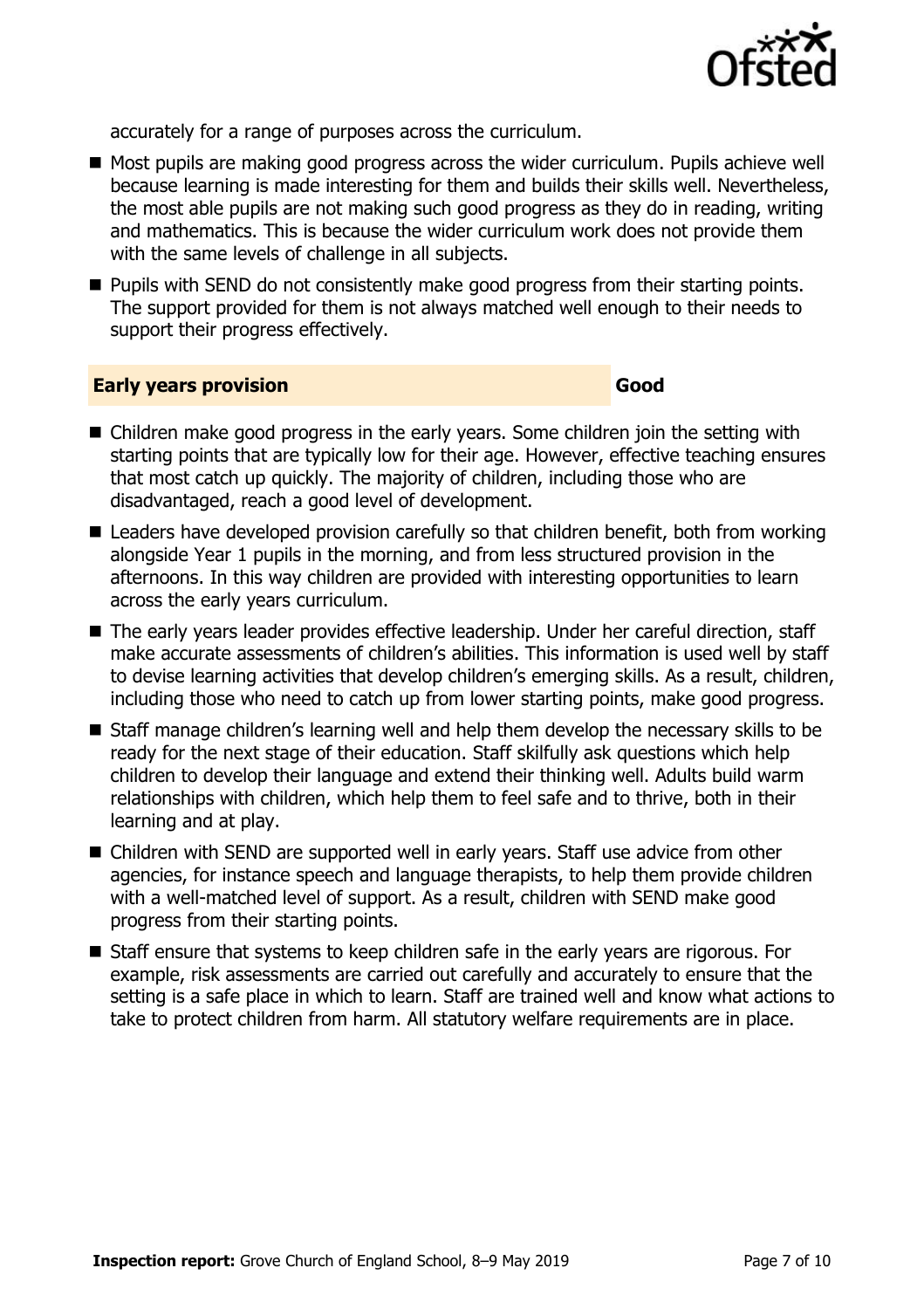

# **School details**

| Unique reference number | 140474      |
|-------------------------|-------------|
| Local authority         | Oxfordshire |
| Inspection number       | 10088167    |

This inspection of the school was carried out under section 5 of the Education Act 2005.

| Type of school                      | Primary                     |
|-------------------------------------|-----------------------------|
| School category                     | Academy converter           |
| Age range of pupils                 | 5 to 11                     |
| <b>Gender of pupils</b>             | Mixed                       |
| Number of pupils on the school roll | 149                         |
| Appropriate authority               | Board of trustees           |
| Chair of governors                  | Jean Holderness             |
| <b>Headteacher</b>                  | Sue Gould                   |
| Telephone number                    | 01235 769 867               |
| Website                             | www.groveprimary.org        |
| <b>Email address</b>                | head.3228@grove.oxon.sch.uk |
| Date of previous inspection         | 10-11 January 2017          |

#### **Information about this school**

- Grove Church of England School is smaller than the average primary school. It currently has five classes. The school's last statutory inspection of Anglican and Methodist schools took place in July 2016.
- The school is a part of the Oxford Diocesan Schools Trust following conversion in December 2013. Following the previous inspection, additional support for the school has been provided by the trust.
- The proportion of disadvantaged pupils is below the national average.
- $\blacksquare$  The proportion of pupils with SEND is above average.
- Most pupils are of White British heritage.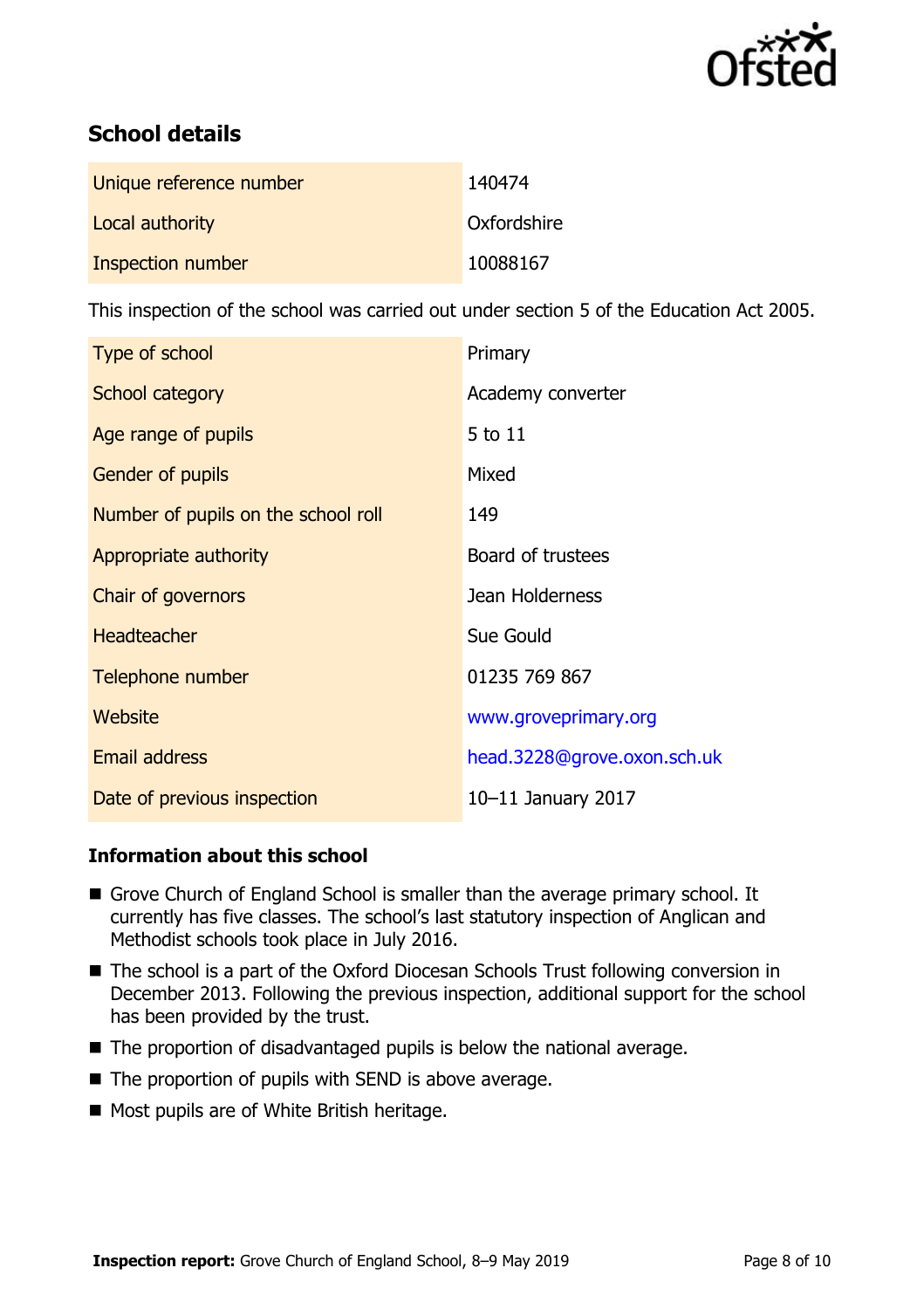

# **Information about this inspection**

- $\blacksquare$  The inspection was the first reinspection since the school was judged to require improvement in January 2017.
- The inspectors, sometimes accompanied by senior leaders, visited lessons across the school. Pupils' behaviour was observed around the school, including during breaktimes.
- The inspectors looked at pupils' work in lessons and checked a selection of pupils' books with subject leaders.
- Meetings were held with senior leaders, governors and teachers.
- The lead inspector met with representatives of the trust.
- An inspector met formally with a group of pupils and spoke informally to other pupils during lessons and around the school. A number of pupils read to an inspector.
- A wide range of documentation was considered, including: the school's self-evaluation and school development plan; minutes of the governing body's meetings; reports from the headteacher and trust representatives; information on pupils' progress and attainment; and records of pupils' behaviour and attendance. The lead inspector scrutinised records related to safeguarding.
- The inspectors took account of parents' views through 32 responses to the Ofsted survey, Parent View, including 13 free-text comments, and through informal discussions with parents. Inspectors also considered four responses to the staff survey.

#### **Inspection team**

Deborah Gordon, lead inspector **Ofsted Inspector** 

**Christopher Crouch Christopher Crouch Christopher Crouch** Ofsted Inspector